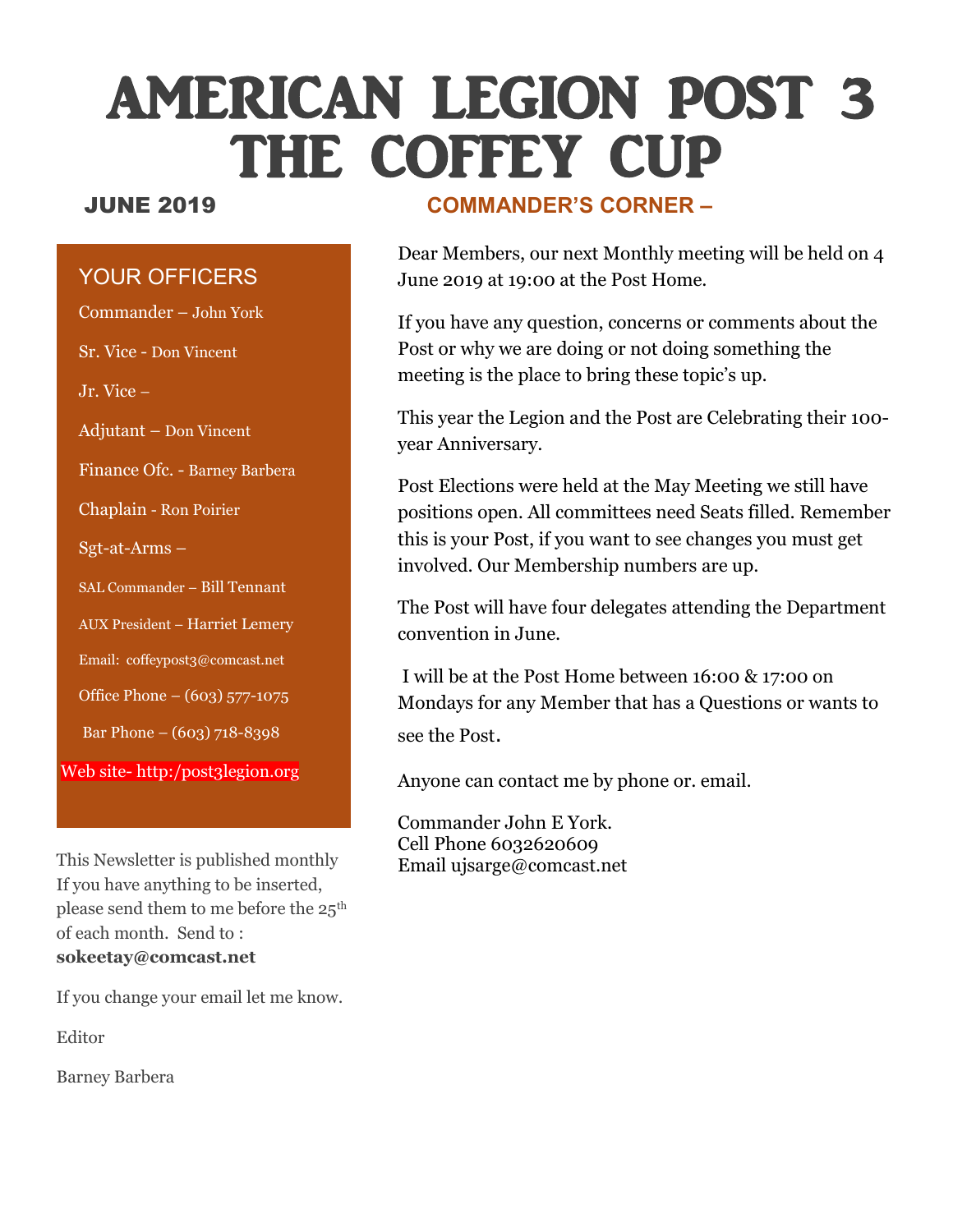

#### **CHAPLAIN'S REPORT –**

William G. Raiche, 91, member for 52 years, died May 6, 2019 (WWII)

Richard S. Seymour, PC, 1989, member for 62 years, died May 9, 2019 (Korea)

Please see if you can support the post by attending his interment at the New Hampshire Veterans Cemetery, 6 June 2019 at 1:30 p.m.

Military burial and honors for Steve Morin, US Army (Vietnam) will be held 21 June 2019 at noon at Edgewood Cemetery. I will do the interment prayers. Again, we need your support. Please join us in your blue and gray as honor guards.

Ron Poirier PC

603-882-5233 cell: 603-809-9482

---------------------------------------------------------------------------------------------------------------------

### **SERVICE OFFICER'S REPORT -**

No Report -

Let's Remember We Are All Veterans Helping Veterans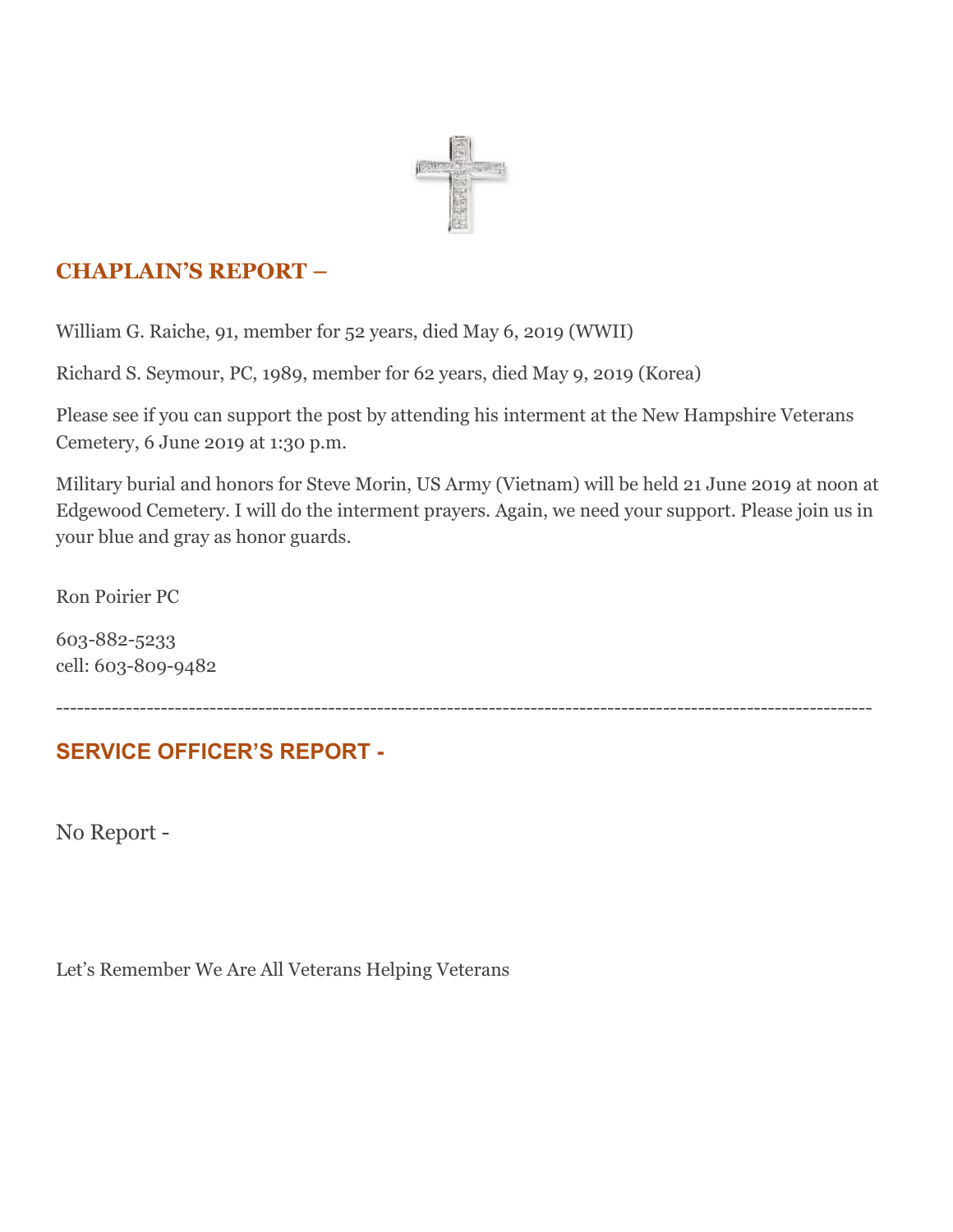

Post 3 Commander John York presented The American Legion General Military Excellence Award to Jr. AFJROTC cadet Autumn Pinnsonneault at the Jr. ROTC Award Ceremony held at Nashua High School North on 3 May 2019 at 7 PM. She is a Nashua High North student.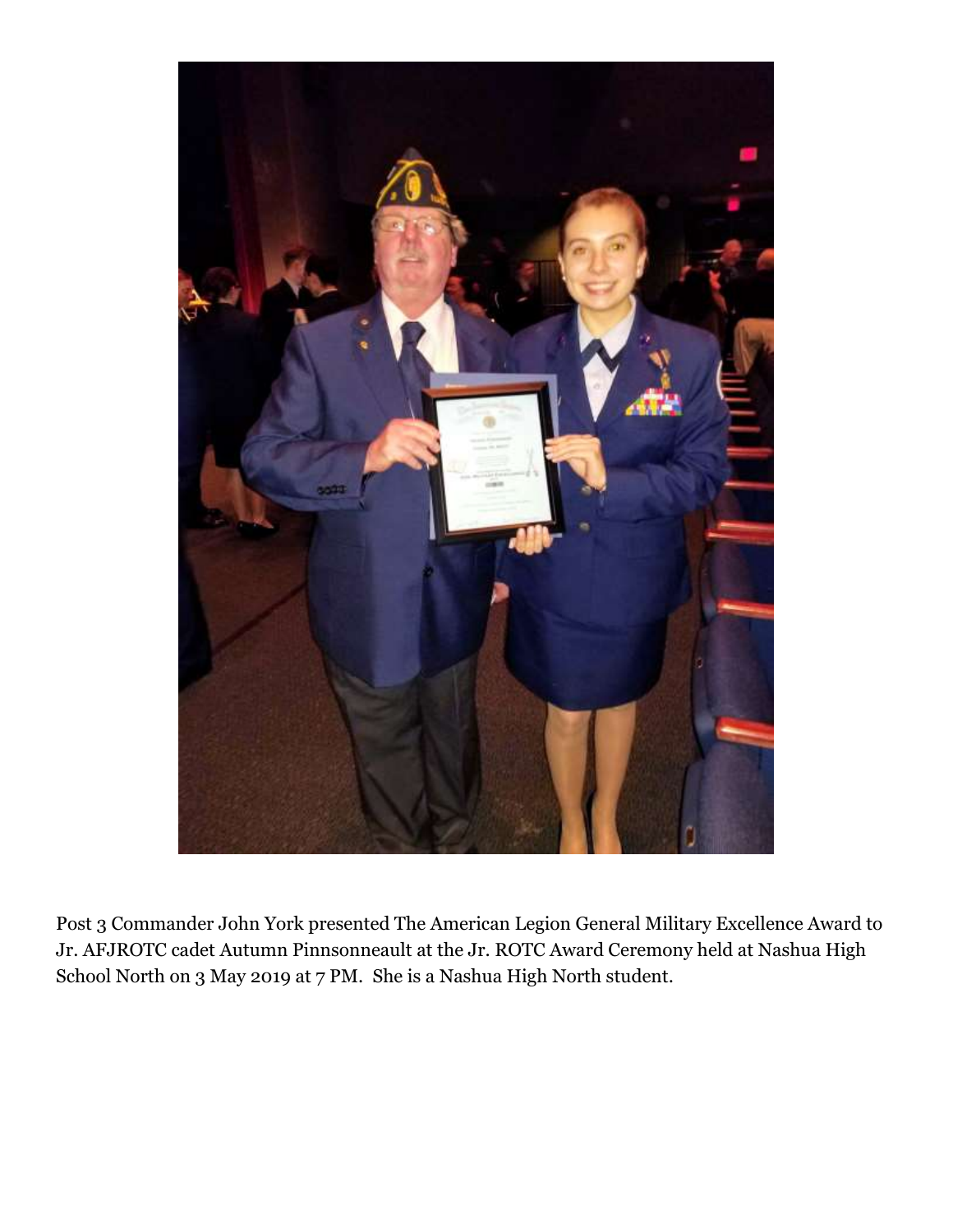#### **POST HISTORIAN'S REPORT -**

This month I digitally archived the post history folder for 1996-97. James McDowell served as commander for that year.

 On Sunday, Sept., 29, 1996, a Testimonial for the Life Membership Award to Past Commander Harlan "Ed" Pierce, was held at the James E. Coffey Post 3 home. Pictured seated in the photo are his wife Frances, Ed, and his mother Dorothy Pierce. Back row L-R are life members Royal Miller III, Royal Miller Jr., Roland Brisson, Gary Johnson, Roland Caron, Fred Larocque, and William Powell. Ed's gold card had not arrived at the time of the testimonial, so he was presented with a token one.



On Sunday, 6 Oct 1996, Past Commander John "Jack" Lemery passed away.

 On Friday, 11 Oct 1996, Past Commanders Gary Johnson and Royal Miller III went to Ed Pierce's home and presented him with his gold Life Membership card. Ed passed away on Sunday 13 Oct 1996, exactly one week after Jack Lemery.

 On Sunday 13 April 1997, Alex Henlin, 18, a resident of Dracut, Ma. and a senior at Bishop Guertin High School bested a field of 54 state champions to win the American Legion's National Oratorical Contest in Indianapolis. Henlin's victory marks the first time an New Hampshire representative has

won the national oratorical title. He takes home an \$18,000.00 scholarship. His constitutional themed 10-minute speech was titled "A More Perfect Union".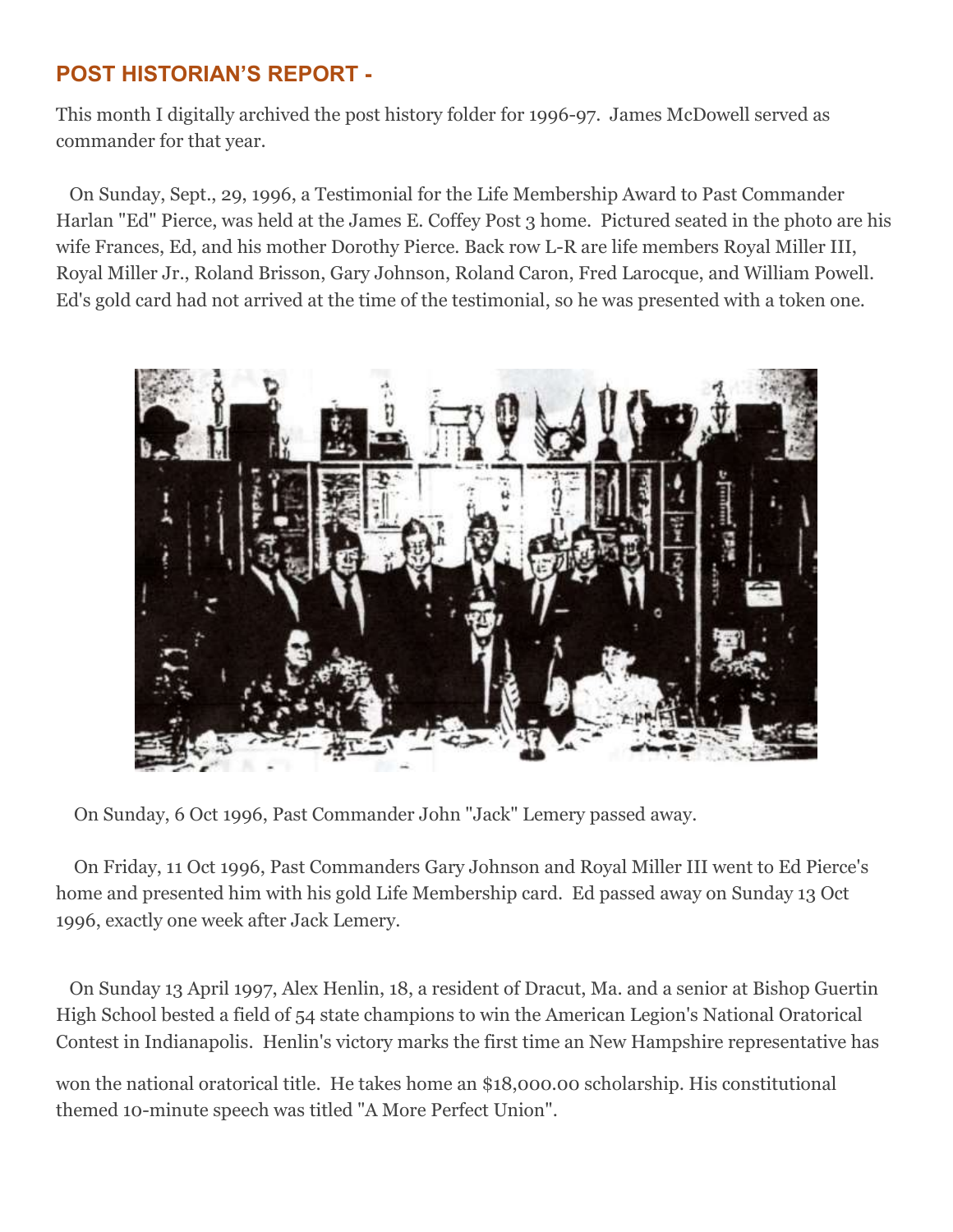

#### Alex Henlin

Alex, who was sponsored competed last year as well, won the state title and was by the James E. Coffey Post 3, regional runner-up at the national contest. He was also a NH state representative at the 1996 American Legion's Boys Nation conference in Washington, DC. Alex plans to study political science and law in college at either Georgetown or Villanova Universities.

 You can reach the Post 3 history page on-line at http://centennial.legion.org/new-hampshire/post3. There is also link to the history on the Post 3 web site. Anyone that has a story or event that they feel is worthy of entry into the post history, please provide me with details and/or photos and I will add the event.

For God and Country, Donald P. Vincent Post Historian, James E. Coffey Post 3 donpvincent@hotmail.com 603-882-5233 cell: 603-809-9482

====================================================================

#### **VETERANS COFFEE CLUB -**

The Veterans Coffee Club is held every second Tuesday of the month. Next meeting is Tuesday, 11 June 2019, 2:00 pm at the Nashua Senior Center. Guest speakers will present information of interest to military veterans. Meet you in the Coffee Talk Lounge. The talks are free and open to the public.

Hosted by Barney Barbera, Chairman, Mayors Veterans Council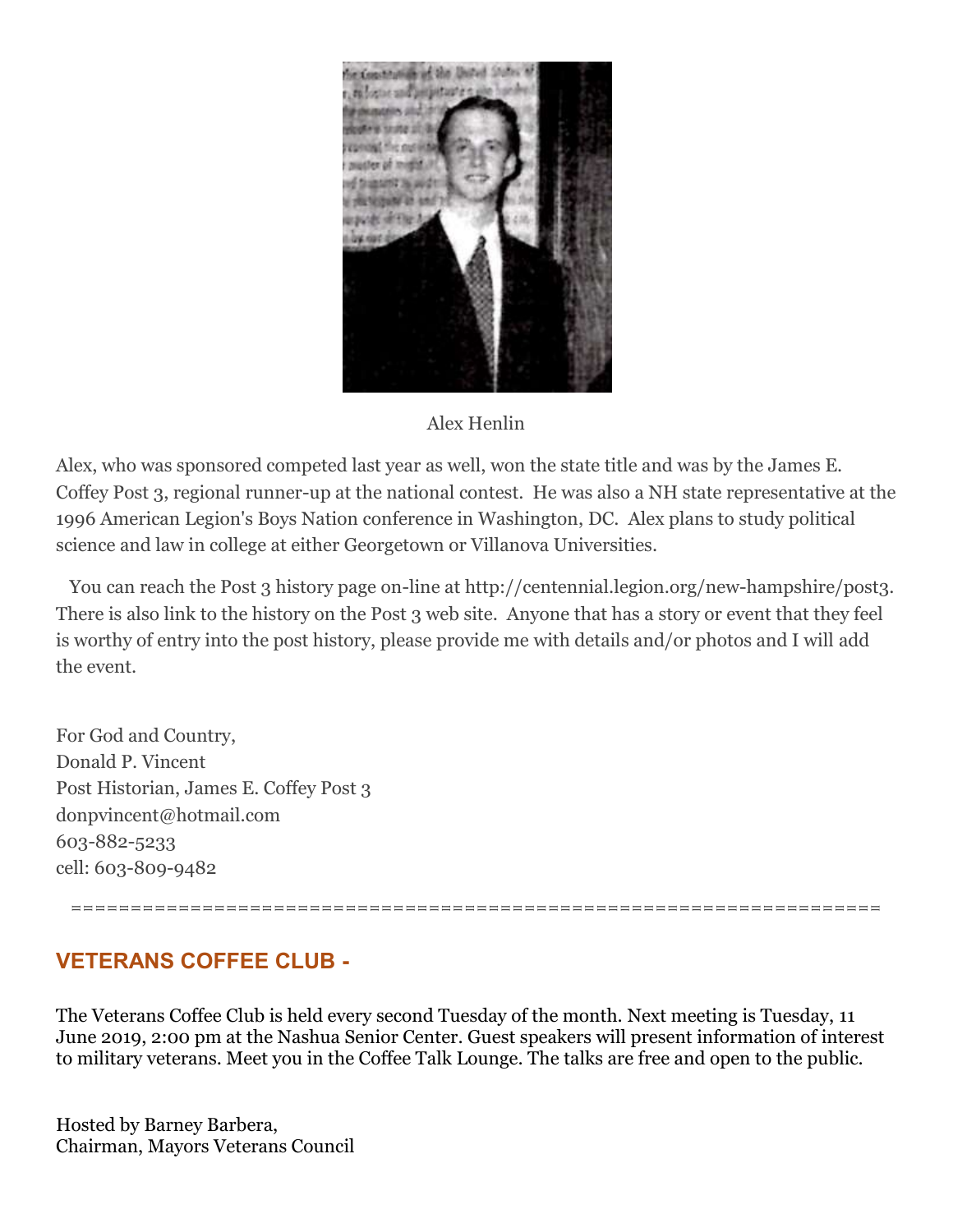**MEMBERSHIP -**

GOAL FOR POST  $\#$  3 IS (242) MEMBERS PAID TO DATE 302 WHICH IS 124.79%

*The next District Meeting will be selected by the new District Commander.*



*---------*

#### **AMERICAN LEGION AUXILIARY (AUX) -**

**From theMembership Chairman:** Just a note to say thank you to all who have renewed their membership for 2019. The memberships have been sent to Department. Our Goal for this year is *65* members. we now have 46 members**.** 69%



#### **SONS OF THE AMERICAN LEGION (SAL) -**

SAL meeting is held the 2nd Tuesday of the month at 7 p.m. Membership Goal is 25 Members to date we have 13 Members renewed 52 %

If you would like to pay your dues, come to the next meeting on 9 April 2019.